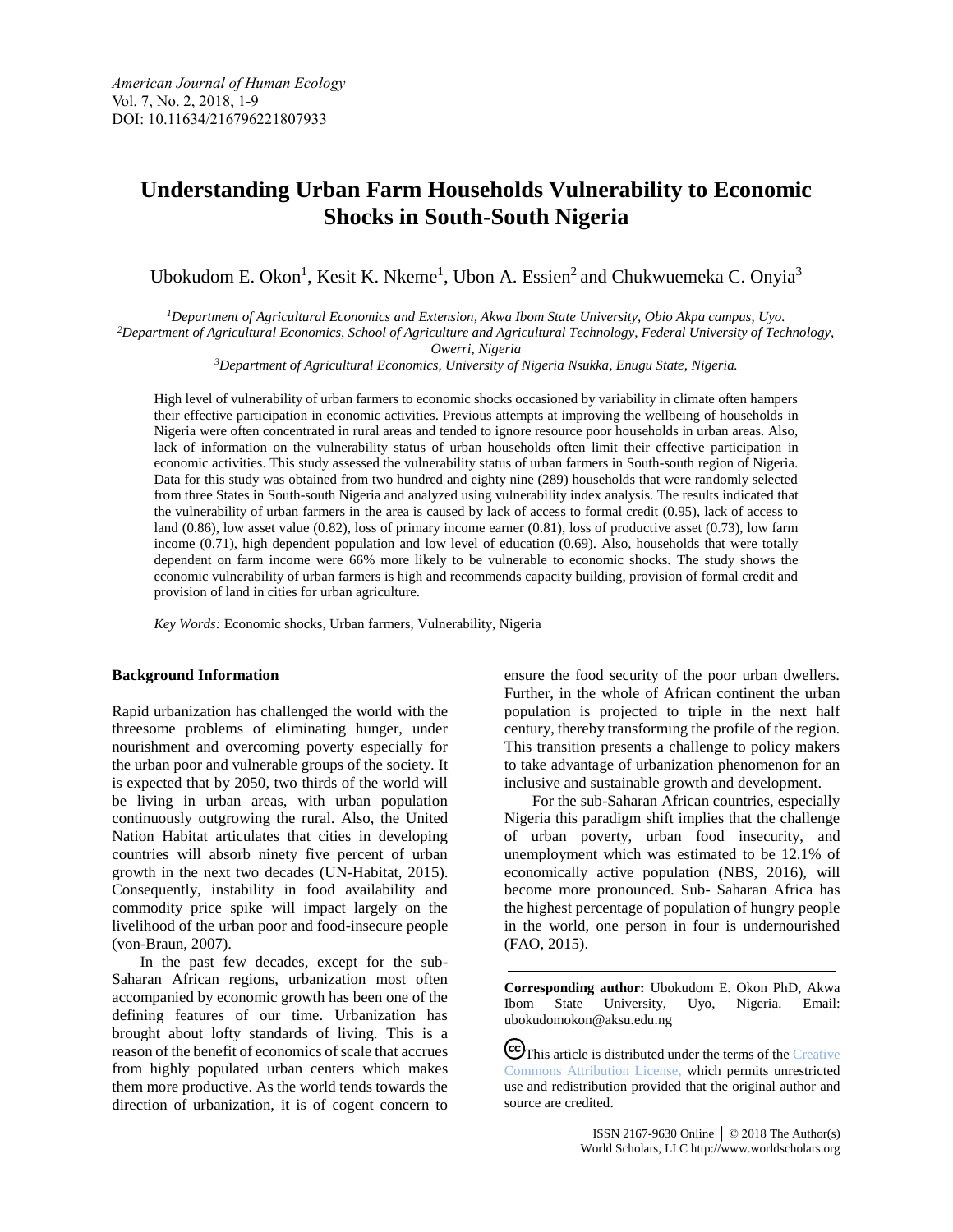Also, available statistics indicate that Nigeria has over 12 million people in a state of hunger and this can trigger vulnerability to even the slightest shocks to food supply (FAO, 2016). Additionally, the drop in Nigeria's oil prices and government policies has combined to erode the purchasing power of the average Nigerian, impacting negatively on their livelihoods (Okon, Enete & Okorji, 2017).

Amidst these challenges, urban households have turned to some economic activities and/or coping strategies to alleviate these problems. Potts (1997) distinguished two major coping strategies of urban households: multiple cash incomes and urban agriculture  $(UA - which is simply the growing of)$ crops and rearing of animals within and around cities (RUAF, 2007). Urban agriculture plays a key role in ensuring the food security, income, and nutritional status of the urban dwellers by availing them direct access to availability of fresh and locally produced foods, and also offering employment opportunities (FAO, 1999). Urban Agriculture is increasingly becoming realized in many developing countries as an important livelihood activity contributing significantly to household livelihood system and the urban economy. Furthermore, Korr, Rotch and Pacifica (2015) highlighted the importance of UA as one of the means of ensuring the availability of food and enhancing access to food in urban area thereby contributing to their food security and wellbeing.

There is a continuous growing interest in the practices of UA, as reflected in its essentiality as a priority research and policy issue on the international development agenda (Ellis & Sumbery 1998; Mougeot, 2011). Urban agriculture (UA) constitutes a significant source of livelihoods, especially for the urban poor in Nigeria, since more than 30% of their household income originates from this activity (Zezza & Tasciotti, 2010). In urban settings, lack of incomes translates more directly into lack of food than in rural settings. In this case, the urban dwellers need cash to purchase their basic needs, but they oftentimes have limited or no money to purchase these basic needs, making them vulnerable to economic shocks. The urban poor in low-income countries are among the food insecure and vulnerable groups. Their food expenditures accounts for a large share of their total income, thereby making them vulnerable to fluctuations in food prices (Zezza, Azzarri, Covarrubias, Nono-Womdim, & Giaanquito, 2013).

Most urban households face significant challenges in carrying out their economic activities as a result of their vulnerability to variations in their socioeconomic circumstances as well as lack of assets. It is imperative to reduce vulnerability to both assets and socio-economic risks among poor urban households to ensure that they continuously engage in productive activities as well as take advantage of new opportunities (Farrington et. al., 2007).

Vulnerability measures the extent to which a system of units is likely to experience harm due to exposure to perturbations or stress (Sherbinin et. al., 2007). Vulnerability in a general sense is an ongoing dynamic concept evolving each individual as events occur and risks responses and output change, not just as a function of the environment a person's lives. It is the product of risks of the person's conditions and also of his or her actions. It represents households or individuals exposure to future loss due to a shock which causes the individuals wellbeing to fall below a given socially acceptable level. Vulnerability is an anticipatory measure of households' wellbeing (Chaudhury, 2001). Adeoti & Singh (2009) observed that vulnerability is a state of being open to shocks that disrupts economic life.

Since the poor households who are susceptible to economic, political and environmental risk usually lack buffers, reducing vulnerability to shocks among the poor is therefore necessary in poverty alleviation (Adeoti & Sing, 2009). In view of the interrelationships between social protection programmes, agricultural growth, effective poverty reduction and food security, it is imperative that issues affecting vulnerability measures are integrated into policy programme design and implementation.

However, the existence of in-depth information on the vulnerability status of urban farm households to economic shocks in South South Nigeria is vague, hence the need for this study. Vulnerability is determine by the characteristics of the shocks and households ability to respond to the shock. In this regard, it is clear that urban farmers in developing nations may lack assets that otherwise could be used to generate income as these could make them more susceptible to economic shocks. This study aimed to give an insight into the level of vulnerability to economic shocks among urban farm households in South-South Nigeria.

## **Materials and Methods**

#### **The Study Area**

Nigeria lies between latitudes  $4^0$  and  $14^0$  N and longitudes  $3^0$  and  $14^0$  E, covering a land area of about 92,000km<sup>2</sup> with a population of about 150 million people (NPC, 2006). The study was carried out in the South-South geopolitical zone of Nigeria, which is strategically located at the point where the river Niger joins the Atlantic Ocean through the gulf of guinea. The South-South region is made up of six out of the 36 States of the federal republic of Nigeria. The six States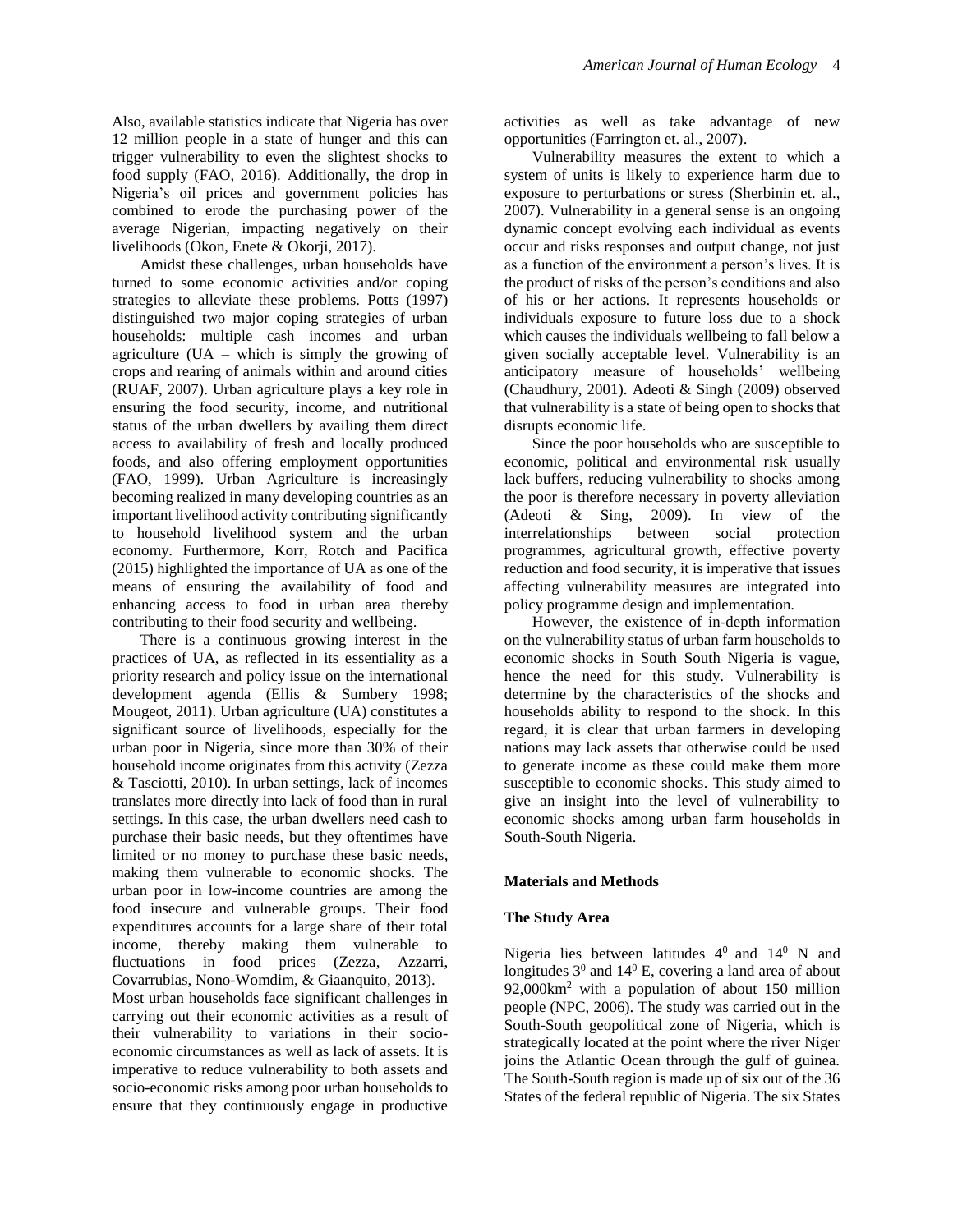are Akwa Ibom, Bayelsa, Cross River, Edo, Delta and Rivers States. The South-South region has a total population of 21,034,081 people (NPC, 2006). South-South is the core oil producing area which provides the economic mainstay of the country: oil and gas. In addition to oil and gas, the region equally contributes other key resources, with potential huge opportunities in tourism and agriculture. It has an average annual rainfall of 1,200 to 2,500mm (NIMET, 2012). The climate of the area allows for favourable cultivation and extraction of agricultural and forest products such as palm produce, rubber, cocoa, cassava, yam, plantain, banana, maize, vegetables, timber etc. Majority of the inhabitants are farmers, practicing farming and other enterprises such as crop production, livestock breeding, forestry practices, fisheries, aquaculture, agricultural processing as well as urban commerce and transport business.

# **Sampling Procedure**

This study employed multistage and simple random sampling techniques in selecting the respondents. Three (3) out of the six States in the South-South geographical zone were randomly selected, namely: Akwa Ibom, Cross River and Delta States. Three of the State capitals were purposively selected (namely, Uyo, Calabar and Asaba), since the study is on urban agriculture. Three additional towns classified as urban from Nigerian living Standard survey were randomly selected from each of the selected States, namely; Ikot Ekpene, Ikom and Warri from Akwa Ibom, Cross River and Delta States respectively, making a total of six urban areas. Lists of urban farmers were obtained from the State Agricultural Development Programme offices. Eighty households were randomly selected from each of the three selected State capitals, while twenty households were randomly selected from each of the additional towns in the State, all in proportion to the population of the cities. This gave a sample size of three hundred households (100 from each State). However, data from Delta State were less than 100 due inconsistencies by some respondent in filling/returning of some questionnaires. After data cleaning, 89 questionnaires were considered appropriate for analysis from Delta State. This gave effective sample size of 289 respondents.

## **Method of Data Collection**

Data for this study were obtained mainly from primary sources using structured questionnaires administered by the researcher and trained enumerators to cover the three selected States. The estimation of vulnerability in the study was done using asset capacity approach. The data focused on the following: household composition and other socio-economic data of the respondents, namely: asset value and level of productive assets, membership of organizations, loss of primary income earner and household vulnerability to shocks. This study disaggregates households into two categories: (i) Farm income dependent and (ii) Non-farm income dependent household.

#### **Data Analysis**

Data collected were analyzed using descriptive statistics such as percentages, frequencies, bar charts, means and standard deviations as well as vulnerability index analysis. The estimation of household vulnerability to economic shocks was done using asset capacity approach. Table 2 and figure 1 shows vulnerability analysis of the respondents. The vulnerability indicators assessed in this study include: years of formal schooling (education), land ownership status of the farmer, asset value, access to loan, access to remittance to support farming, total farm income, membership of social organizations, loss of primary income earners in the last five years, loss of productive asset in the last five years, and number of adult members of household. It is assumed that most of these factors either reduces or increases respondents' vulnerability to economic shocks. As presented in Table 2, the actual values of the asset base indicators are in different units and scales. To obtain the vulnerability indices on each of the indicators, the methodology used by United Nations Development Programme (UNDP) (2006) for assessing Human Development Index was followed to normalize and standardize the values to lie between 0 and 1. A value less than 0.5 implies that the household is not vulnerable to economic shocks, while value greater than 0.5 indicates that the household is vulnerabile to economic shocks. The most preferred and natural candidate for the vulnerability threshold is 0.5. This midway dividing point has an attractive feature, it makes intuitive sense to say a household is 'vulnerable' if it faces a 50% or higher probability of falling into poverty in the near future. The underlying logic is that "the observed poverty rate represents the mean vulnerability level in the population, anyone whose vulnerability level lies above this threshold faces the risk of poverty that is greater than the average risk in the population and hence can be legitimately be included among the vulnerable" (Chaudhuri, 2003). In practice, therefore most of the empirical studies adopted the vulnerability threshold of 0.5.

## **Household Vulnerability Analysis**

## **Vulnerability Index (VI) Analysis**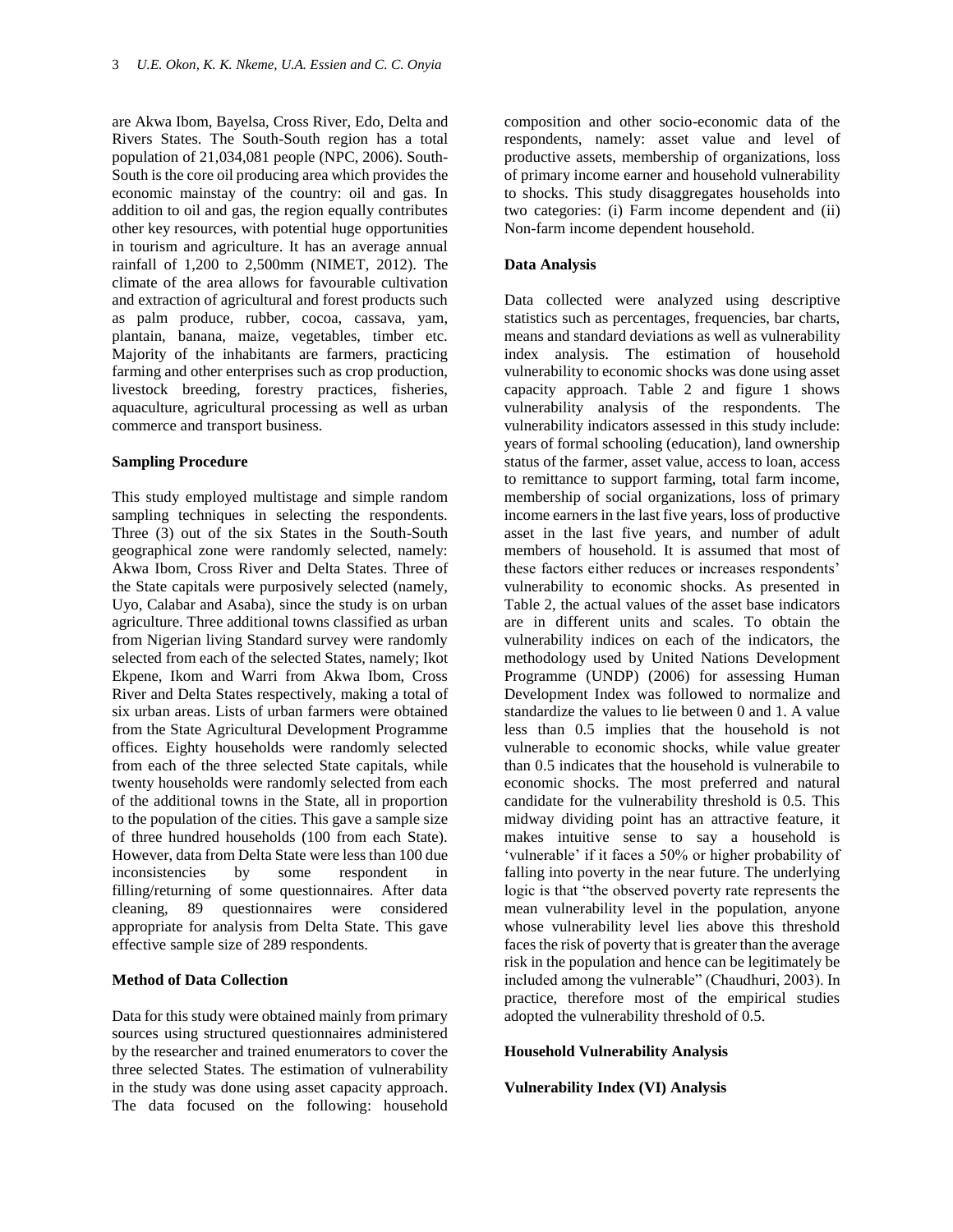To assess household's vulnerability to economic shocks, vulnerability analysis was employed. For each component of vulnerability, the data collected were then arranged in the form of a rectangular matrix with rows representing households' major income activity

and columns representing asset capacity indicators. Thus, vulnerability is potential impact (*I)* minus income generating capacity (*IC).* This leads to the following mathematical equations for vulnerability.

| Income generating<br>activities | Indicators of Vulnerability |     |           |  |            |  |  |
|---------------------------------|-----------------------------|-----|-----------|--|------------|--|--|
|                                 |                             |     |           |  |            |  |  |
| Farm income (f)                 | XfI                         | Xf2 | $\bullet$ |  | <b>Xkm</b> |  |  |
| Non-farm income (n)             | Xn1                         | Xn2 |           |  |            |  |  |

The obtained figures from all the estimated indicators as used in the study are normalized to be free from their respective units so that they all lie between 0 and 1. The household with the higher value corresponds to

high vulnerability and *vise versa.* Hence, the normalisation is achieved with this formular following (UNDP, 2006):

$$
yij = \frac{Max\{Xfi\} - Xfi}{Max\{Xfi\} - Min\{Xfi\}}
$$
 (2)

Where:  $X/t$  represents the value of the indicator 1 for where,  $\Delta \mu$  represents the varual variant variant variant variant variant variant variant variant variant variant variant variant variant variant variant variant variant variant variant variant variant variant variant v

*f represents* farm income. *Max* & *Min* represent maximum and minimum values of indicators respectively.

$$
VI = \frac{\sum x_{f1} + \sum x_{fk}}{K}
$$
 (3)

 $VI = represent the vulnerability indicator$  $K =$  represents the number of indicators used After normalization, the average index (AI) for each source of vulnerability was worked out and then the

$$
VI = \begin{bmatrix} n \\ \sum x_{f1} (AI_i)^{\alpha} \\ i - I \end{bmatrix} \begin{bmatrix} 1/\alpha \\ n \\ n \end{bmatrix}
$$

Where *n* is the number of sources of vulnerability and  $\alpha = n$ . The vulnerability indicators that were used in this study include:

 $X_1$  = Years of Formal Education (in years)

 $X_2$  = Ownership of land (dummy, 1= owned land, 0 = otherwise)

 $X_3$  = Value of productive assets owned (in Naira).

 $X_4$  = Access to formal credits or loan (dummy, 1 if accessed loan, 0 =otherwise)

 $X_5$  = Remittance (the amount of money (in Naira) received by the household within the past three years) When equal weights are given for the vulnerability indicators, simple average of all the normalized scores is computed to construct the vulnerability index using:

overall vulnerability index was computed by employing the following formula:

 $X_6$  = Total farm income (in Naira)

....................................................................................... (4)

 $X_7$  = Membership of organization (Number of organisations)

 $X_8$  = Loss of primary income earner (dummy, 1= if  $loss, 0 = otherwise$ 

 $X_9$  = Loss of productive asset (dummy, 1= if loss, 0 = otherwise)

 $X_{10}$  = Dependent members of the household (number of household members  $< 15$  and  $> 65$  years of age)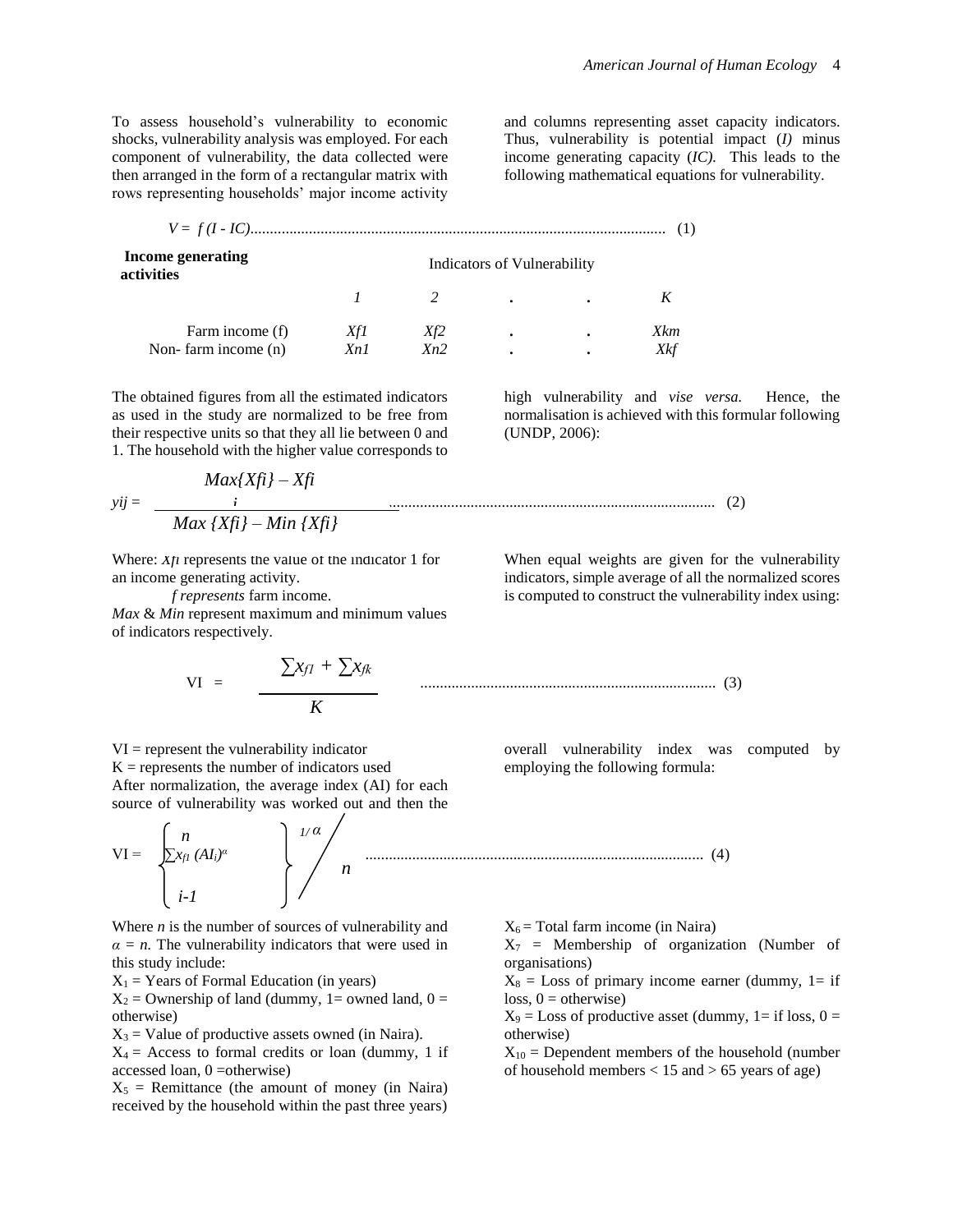#### **Results and discussion**

# **Urban farm households' vulnerability to economic shocks in the study area**

Households face different kinds and magnitude of risk that may lead to a wide variation in their income generating capacity from year to year including loss of productive assets (Alayande & Alayande, 2004). When there are not enough assets to reduce shocks or risk to livelihood, household sometimes may experience losses including reduction in quality and quantity of nutritious food intake; or sometimes school-aged children can temporally or permanently stop schooling (Osawe, 2013), this could reduce household human capital base, thereby making them vulnerable to economic shocks.

In Table 1, using educational level of the household heads as an indicator, farm income dependent households in the surveyed area had vulnerability index of 0.69 while non-farm income dependent households had vulnerability index of 0.20. The implication of this finding is that farm income dependent households are 69% vulnerable to economic shocks, while their non-farm income dependent counterparts were not vulnerable. It could also mean that farm income dependent household had low educational qualifications which could deny them opportunities to be employed in more remunerative jobs, which otherwise could assist them to cope with economic shocks. It is worthy to note that poverty and vulnerability diminishes as we move up the education ladder (Osawe, 2013). Education can affect people's standard of living through a number of channels: it helps skill formation resulting in higher marginal productivity of labour that eventually enables people to engage in more remunerative jobs. Highly educated people may have better coping abilities against future odds. Indeed, educated people may adapt more easily to changing circumstances, therefore showing greater ex-post coping capacity (Christiansen & Subbarao, 2005).

Considering land ownership status, farm income dependent households had vulnerability index of 0.86, suggesting 86% vulnerability, while non-farm income dependent households were not vulnerable (0.31). This implies that non-farm income dependent households' had more access to land than their counterparts. This is not unconnected to the high educational level of non-farm income dependent households which might have given them the financial empowerment to purchase land, and this made them less vulnerable to economic shocks.

In terms of asset value, farm income dependent households had vulnerability index of 0.82 suggesting high vulnerability while the non-farm income dependent households had a vulnerability index of 0.53 suggesting that all the respondents were vulnerable to economic shocks. Households that have low asset value are more likely to be poor and have higher level of vulnerability (Bebbington, 1999).

Access to formal credit as a vulnerability indicator, farm income dependent households were 95% vulnerable with vulnerability index of 0.95 while non-farm income dependent household were not vulnerable (0.38). The explanation on educational level above could also apply here. It could also mean that non-farm income dependent households (who are more educated) might have gotten financial resources through collaterals to secure loan. This is to be expected because access to financial resources reduces vulnerability and poverty. This results lend credence to the findings of Gaiha & Imai (2006), who asserts that lack of access to formal credits could make households vulnerable to unexpected income shocks or fluctuations in income streams.

Remittance appears to make a difference in households' living standards. Household receiving remittances fare much better that household not receiving any remittance. The survey shows that both farm (51%) and non-farm income (91%) dependent households were vulnerable to economic shocks. This could mean that only few households received remittances.

Interestingly, in the case of total farm income, the vulnerability index of farm income dependent households was 71% while that of non- farm income dependent household was 13%. It could mean that for households that depends totally on farm income, a greater proportion of their farm produced was for home consumption instead of selling for income, this made them more vulnerable to economic shocks. Although producing for home consumption could reduce food insecurity among households, but they may not have sufficient cash to save for the rainy day, hence, this made farm income dependent households most vulnerable.

Vulnerability threshold on membership of organizations indicates that both respondents were not vulnerable. However, the farm income dependent households had relatively lower vulnerability (17%) than their non-farm income counterpart (47%). This could mean that farm households who depends on farm income as their major income source, had more social ties than their counterparts.

Loss of primary income earner as a vulnerability indicator shows that, farm income dependent households were 80% vulnerable while their non-farm income counterpart were not vulnerable with (23%). It could mean that, loss of primary income earner among the farm income dependents households may drive the respondents to urban farming activities. In addition,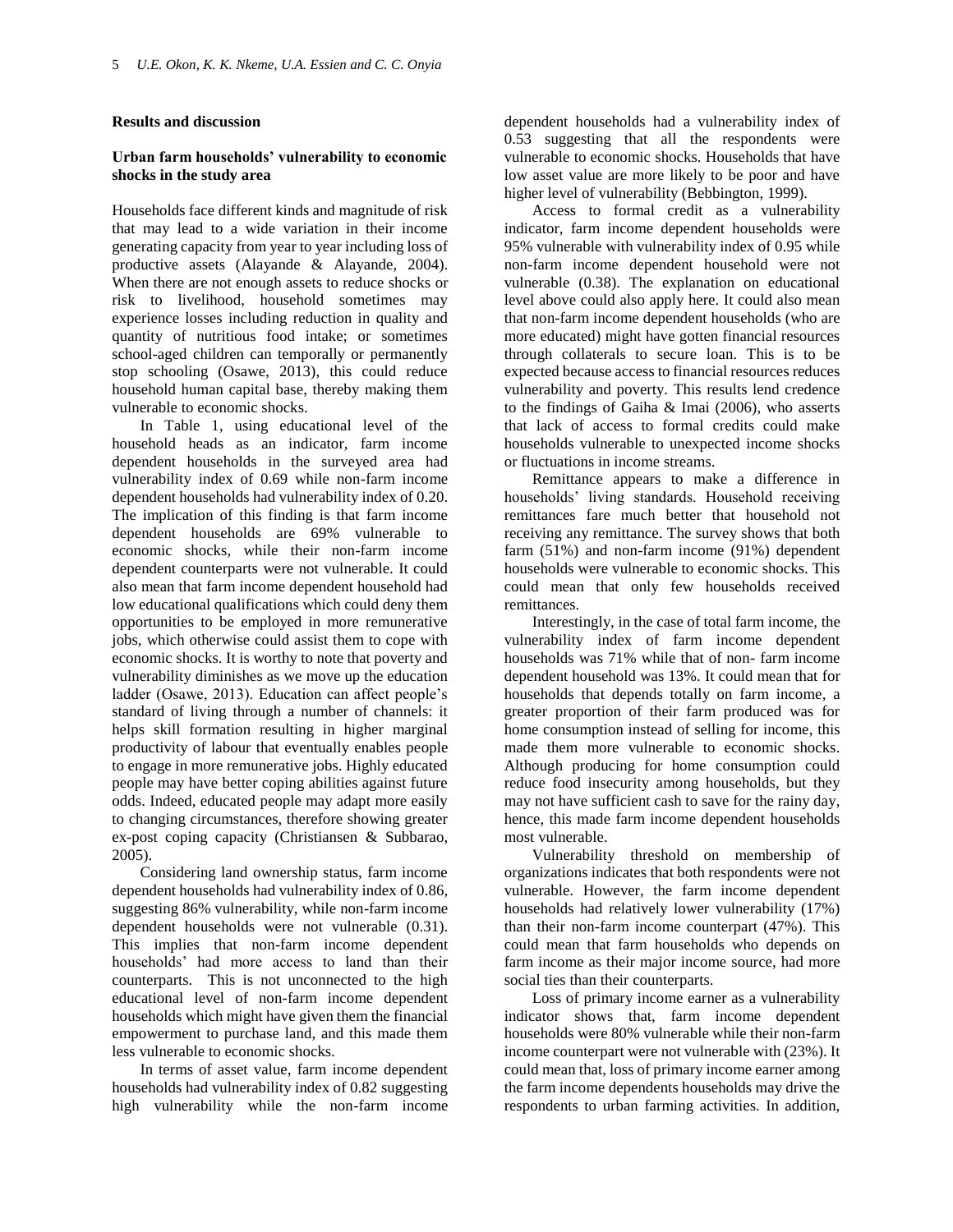loss primary income earner per family further exacerbates vulnerability when faced. Le Breton & Brusati, (2001) observed that loss of primary income earner (parents) increases child labor, increases risk of engaging in risky livelihood strategies; such as living and working on the streets; working children are exposed to increase risk of sexual abuse at work. Also, loss of primary income earner (especially male household heads) may put households in a disadvantaged position in terms of access to land, livestock and other tangible assets (Thabane, 2015).

Considering loss of productive assets, the vulnerability indicator reveals that farm income dependent households were 73% likely to be vulnerable while their counterparts were not vulnerable (38%). This could likely suggest that farm income dependent household lost most of their productive assets either due to urban expansion, eviction from unsecured land or government policies. Vulnerability analysis on number of adult members of the household suggests that non-farm income dependent households were 71% vulnerable, while their farm income dependent counterparts were not vulnerable 41%. The implication of this finding is that non-farm income dependent household could have more dependent population than their counterpart, which could make them vulnerable to economic shocks. Whitehead (2002) noted that households with

more adult members had lower vulnerability and poverty status than those with few adult members.

A cursory look at the vulnerability indicator among farm and non-farm income dependent households, suggests high level of vulnerability among farm income dependent households (66%), while non-farm income dependent households (42%) were not vulnerable. The vulnerability of farm income dependent households is not surprising, since agriculture is a seasonal activity, and is most vulnerable to weather and climatic changes. IIiya (1999) noted that the major income source of the household can be crucial in determining vulnerability because seasonal activities like farming can be a treat to livelihood when household is exposed to a potentially devastating adverse situation such as weather fluctuation resulting to drought, crop failure, debt etc.

The State based analysis suggests that Cross River and Delta States respondents were vulnerable with 68% and 57% level of vulnerability respectively, while Akwa Ibom State respondents were not vulnerable (39%). This suggests that Akwa Ibom could have more assets than other two surveyed States. The mean vulnerability index was 0.55, suggesting that the surveyed urban farm households in Southsouth Nigeria are 55% more likely to be vulnerable to economic shocks.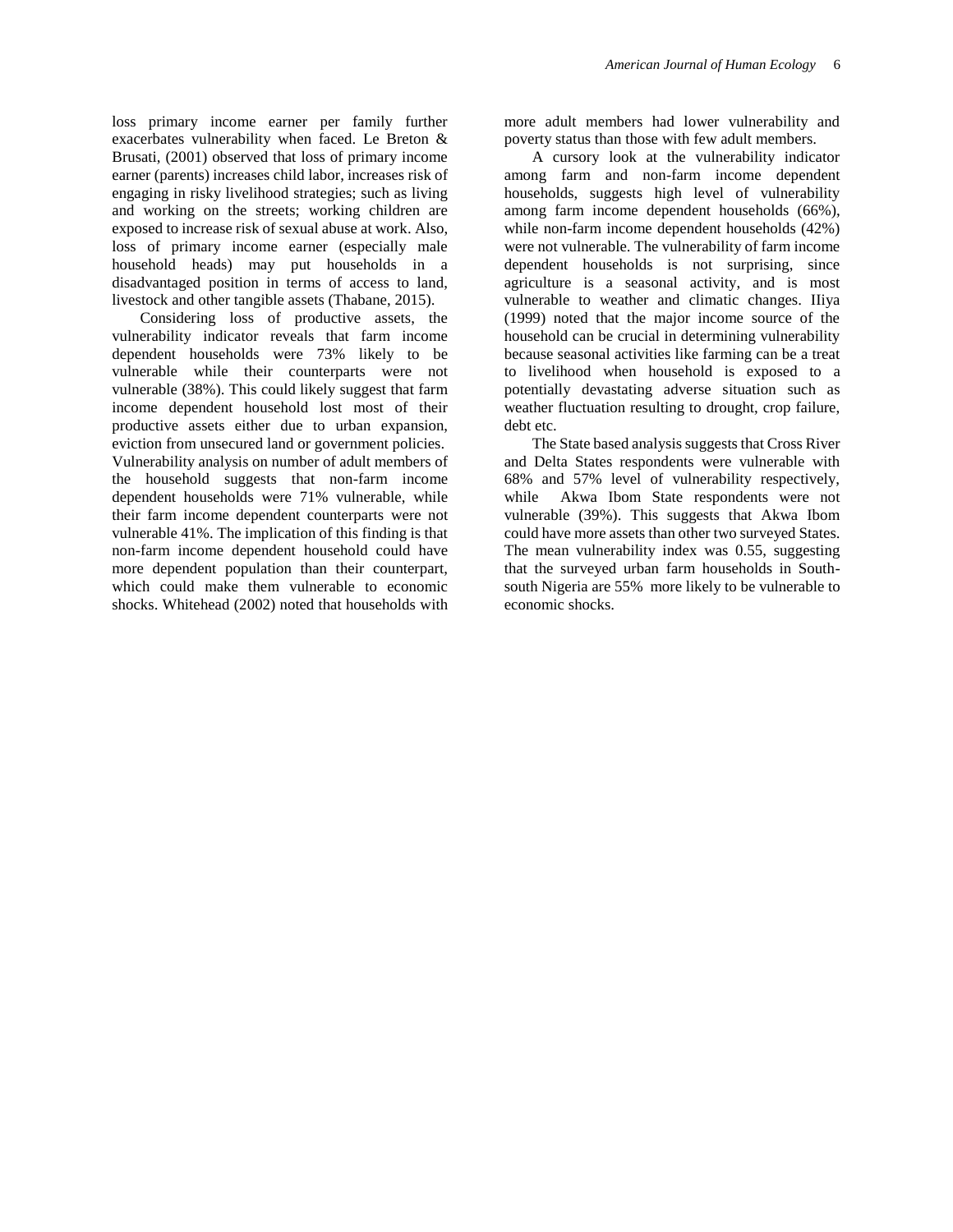# Table 1: Vulnerability level (Vulnerability Index) of the respondents

|                | Sampled States                               |                    | Akwa Ibom       |               | Cross River<br>Delta |               |                 | Average       |                                |               |
|----------------|----------------------------------------------|--------------------|-----------------|---------------|----------------------|---------------|-----------------|---------------|--------------------------------|---------------|
| ${\rm SN}$     | Vulnerability<br>Indicators                  | Activity<br>income | Actual<br>Value | Vul.<br>Index | Actual<br>Value      | Vul.<br>Index | Actual<br>Value | Vul.<br>Index | Actua<br>$\mathbf{1}$<br>Value | Vul.<br>Index |
| X1             | <b>EDUCATION</b>                             | Farm<br>Non-farm   | 14.68<br>16.04  | 0.34<br>0.00  | 12.00<br>13.94       | 1.00<br>0.51  | 13.08<br>15.57  | 0.73<br>0.11  | 13.25<br>15.18                 | 0.69<br>0.20  |
| X2             | OWNERSHIP OF<br><b>LAND</b>                  | Farm               | $0.10\,$        | 1.00          | 0.18                 | 0.88          | 0.30            | 0.71          | 0.19                           | 0.86          |
|                |                                              | Non-farm           | 0.79            | 0.00          | 0.61                 | 0.26          | 0.38            | 0.67          | 0.59                           | 0.31          |
| X3             | <b>ASSET VALUE</b>                           | Farm               | 530566          | 0.46          | 366200               | 0.99          | 363160          | 1.00          | 41997<br>5                     | 0.82          |
|                |                                              | Non-farm           | 673771          | 0.00          | 390925               | 0.91          | 460512          | 0.68          | 50840<br>2                     | 0.53          |
| X4             | <b>ACCESS TO</b><br><b>CREDIT</b>            | Farm               | 0.19            | 1.00          | 0.24                 | 0.93          | 0.26            | 0.91          | 0.23                           | 0.95          |
|                | Non-<br>Farm                                 | 0.93               | 0.00            | 0.60          | 0.45                 | 0.41          | 0.70            | 0.65          | 0.38                           |               |
| X <sub>5</sub> | <b>REMITTANCE</b>                            | Farm               | 60800           | 0.59          | 23083                | 0.93          | 127167          | 0.00          | 70348                          | 0.51          |
|                |                                              | Non-<br>Farm       | 14960           | 1.00          | 38015                | 0.79          | 24800           | 0.91          | 25925                          | 0.90          |
| X <sub>6</sub> | <b>TOTAL FARM</b><br><b>INCOME</b>           | Farm               | 891840          | 0.41          | 460077               | 1.00          | 651148          | 0.73          | 45063<br>9                     | 0.71          |
|                |                                              | Non-farm           | 1193420         | $0.00\,$      | 992865               | 0.27          | 1101953         | 0.12          | 10960<br>79                    | 0.13          |
| X7             | MEMBERSHIP<br>OF<br><b>ORGANISATIONS</b>     | Farm               | 0.80            | 0.13          | 0.69                 | 0.39          | 0.86            | 0.00          | 2.349<br>9                     | 0.17          |
|                |                                              | Non-farm           | 0.42            | 1.00          | 0.72                 | 0.32          | 0.81            | 0.11          | 1221                           | 0.47          |
| $\rm X8$       | <b>PRIMARY</b><br><b>INCOME EARNER</b>       | Farm               | 0.20            | 1.00          | 0.40                 | 0.39          | 0.20            | 1.00          | 0.27                           | $0.80\,$      |
|                |                                              | Non-farm           | 0.45            | 0.24          | 0.53                 | 0.00          | 0.38            | 0.45          | 0.45                           | 0.23          |
| X9             | <b>PRODUCTIVE</b><br>ASSET (loss)            | Farm               | 55850           | 0.42          | 25648                | 0.81          | 12579           | 0.98          | 31359                          | 0.73          |
|                |                                              | Non-<br>Farm       | 89010           | $0.00\,$      | 11405                | 1.00          | 77078           | 0.15          | 59164                          | 0.38          |
| X10            | <b>DEPENDENT</b><br><b>POPULATION</b>        | Farm               | 3.22            | 0.00          | 2.45                 | 0.88          | 2.89            | 0.38          | 2.85                           | 0.42          |
|                |                                              | Non-<br>Farm       | 2.98            | 0.28          | 2.47                 | 0.86          | 2.35            | 1.00          | 2.60                           | 0.71          |
|                | <b>MEAN</b><br>VULNERABILITY<br><b>INDEX</b> |                    |                 | 0.39          |                      | 0.68          |                 | 0.57          |                                | 0.55          |

Computed from field survey data: 2016.

Farm Income dependent household =0.66

Non- Farm Income dependent household =0.42

Overall vulnerability index  $= 0.55$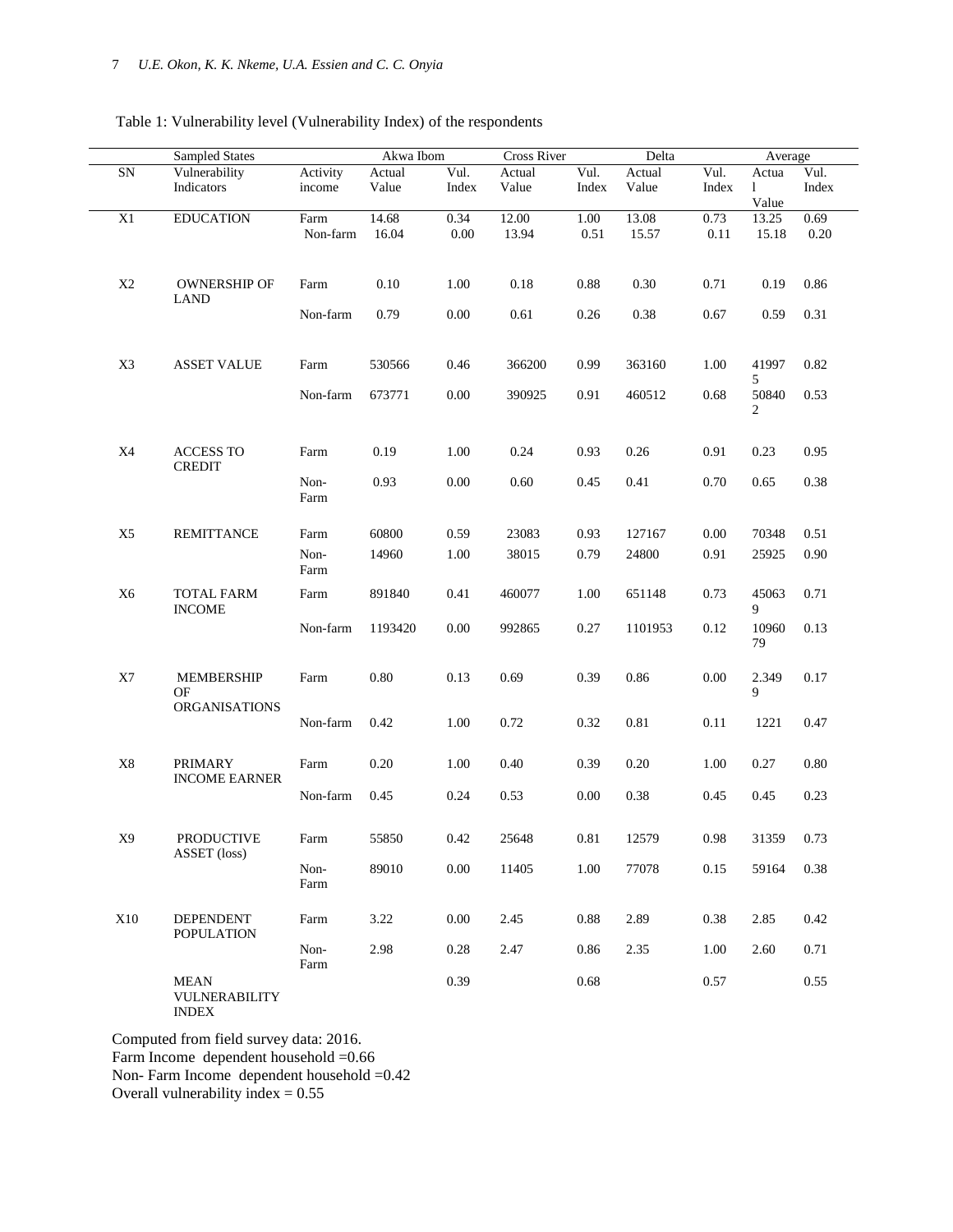

The overall vulnerability index of 0.55 is an indication that urban farm households in South-South Nigeria are vulnerable to economic shocks.

Figure 1 Bar chart showing vulnerability level of the respondents.

#### **Conclusion**

This study assessed the vulnerability status of urban farm households in South-South Nigeria using asset capacity approach. The vulnerability of urban farm households is caused by lack of access to formal credit, loss of primary income earner, loss to productive assets, and lack of land for urban farming and low level of education. These indicators undermine the capacity of resource poor households to generate their own livelihood. Hence, they are defenseless, and lack means to cope with damaging loss. Suggesting that urban farm household in the study area are vulnerable to economic shocks. However, this study concludes that increasing urban farm households' productive assets could strengthens household's income generating capacities, thereby ensuring tangible recoveries from economic shocks.

#### **References**

Adeoti, J.O & Sing, B, T (2009). Technological Constraint and Farmers' Vulnerability in selected Developing countries (Nigeria and Vietnam). Paper presented at the  $7<sup>th</sup>$  International Conference, 6-7 October.

- African Development Bank (2005). Agricultural Commercialization, Value Chains and Poverty Reduction. Discussion paper No. 7. ADB Hanci
- Alayande, B. A & Alayande, O. (2004). A quantitative and qualitative assessment of vulnerability to poverty in Nigeria. A paper submitted for presentation of CSAE conference on poverty reduction, growth and human development in Africa, March.
- Bebbington, A. (1999). Capitals and capabilities: A framework for analyzing peasant viability, rural livelihoods and poverty. *World Development* 27 (12): 2021–2044.
- Chaudhury, S. (2003). "Assessing Vulnerability to Poverty: Concepts, Empirical Methods, and Illustrative Examples". Mimeo, Columbia University.
- Chaudhuri, S.,Jalan, J. & Suryahadi, A. (2002). *Assessing household vulnerability to poverty: A methodology and estimates for Indonesia.* Department of Economics Discussion Paper No. 0102-52. New York: Columbia University.
- Chaudhuri, S. (2001). Reconceptualising Poverty Assessment to take account of Vulnerability. Paper presented to a workshop on Poverty and Vulnerability 3rd Asian Development Forum, Bangkok, June.
- Christiaensen, J., & Subbarao, K. (2005). *Toward an understanding of household vulnerability in rural*